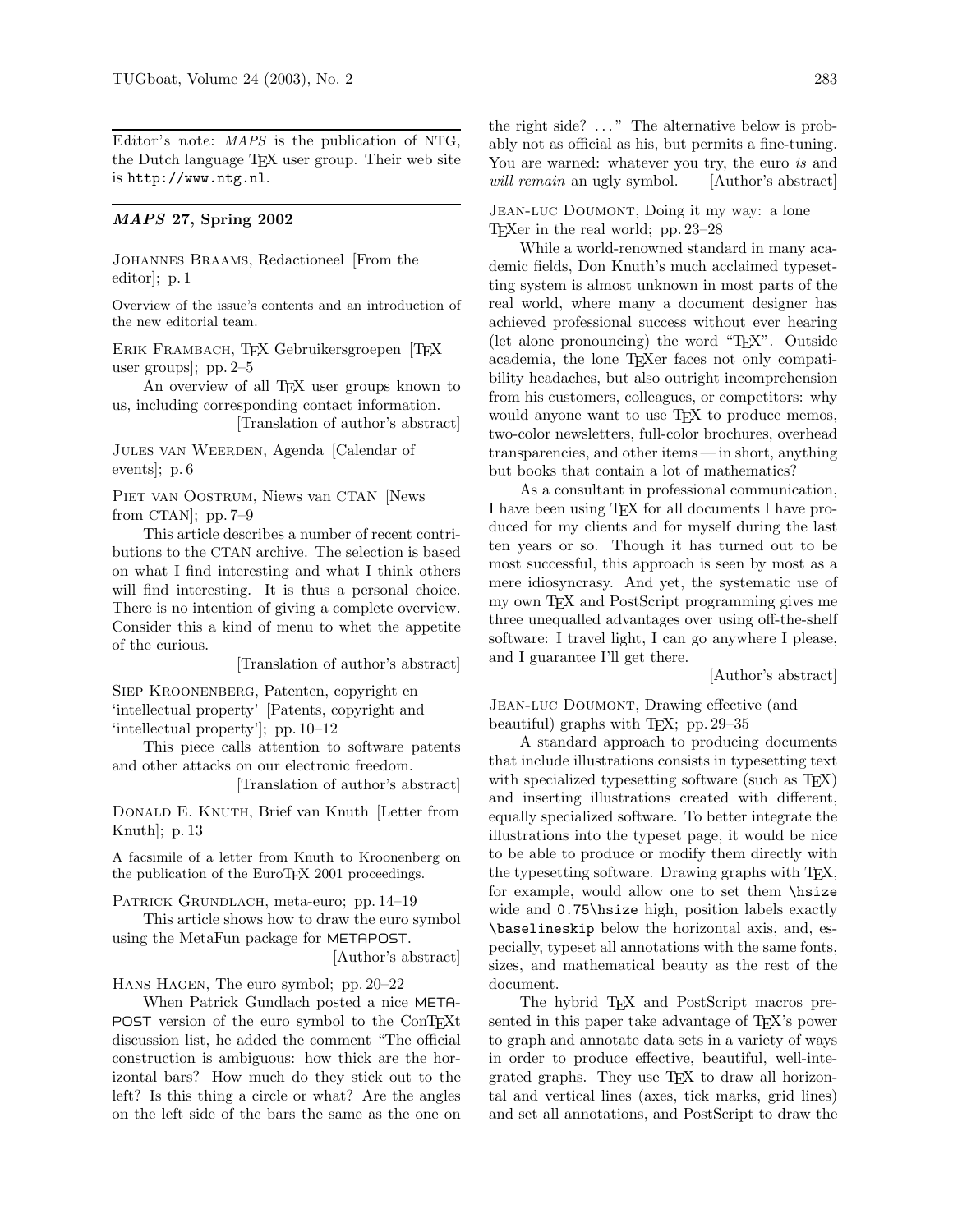HANS HAGEN and TON OTTEN, Figures; pp. 36–40

Within the T<sub>E</sub>X community there is a widely used database for bibliographic references, BibTEX, but not for figures. To manage figures ConTEXt now supports a figures database. The database is set up in XML and converted to an interactive PDF figure library featuring ordered displays and a search mechanism. From the library, figures can be included easily in ConTEXt documents as long as both the PDF and the XML files remain present.

[Authors' abstract]

ERNST VAN DER STORM, DTP'en met LATFX [Desktop publishing with  $\text{LATEX}$ ]; pp. 41–44

Report on the use of LATEX for desktop publishers showing some simple macros and how to incorporate images: a practical description.

[Translation of author's abstract]

Karel H. Wesseling, Gertrude L. van der SAR and JOS J. SETTELS, From PC-Write to ConT<sub>E</sub>Xt; pp.  $45-50$ 

A tale of more than 10 years of joy and struggle with TEX followed by a period of bliss, of easy to use tools, quickly obtained results, and incredible possibilities from the coming of 4TFX and ConTFXt, narrated by non-gurus. [Authors' abstract]

Karel H. Wesseling, A do-it-yourself thebibliography in ConTEXt; pp. 51–55

Moving from LATEX to ConTEXt is not really simple, but to return from ConT<sub>EXt</sub> to L<sup>AT</sup>EX would have been equally hard were it not for a publication by Berend de Boer in MAPS 24 explaining how to do LATEX things in ConTEXt. Only one thing was missing, a do-it-yourself thebibliography. Hans Hagen had a solution which is described below.

[Author's abstract]

SIEP KROONENBERG, TFX voor thuis TFX at home]; pp. 56–59

A beginner's column, which in this issue discusses installing a TEX distribution on various popular platforms.

SIEP KROONENBERG, Mac OS X als TEX platform [Mac OS X as a T<sub>E</sub>X platform]; pp. 60–61

Now that the Macintosh platform has been converted to UNIX and has built-in support for PDF, it has good credentials as a platform for T<sub>E</sub>X. The TEXShop program is proof of this.

[Translation of author's abstract]

Siep Kroonenberg, Juggling texmf trees; pp. 62–65

texmf trees can make a T<sub>F</sub>X installation more maintainable. With creative use of environment variables, it is possible to run different versions and different configurations in different xterm or console windows. [Author's abstract]

Hans Hagen, MathML; pp. 66–119

It is a well known fact that T<sub>F</sub>X can do a pretty good job on typesetting math. This is one reason why many scientific articles, papers and books are typeset using TEX. However, in these days of triumphing angle brackets, coding in TEX looks more and more out of place.

From the point of view of an author, coding in TEX is quite natural, given that some time is spent on reading the manuals. There are however circumstances where one wants to share formulas (or formula-like specifications) between several applications, one of which is a typesetting engine. In that case, a bit more work now saves you some headaches later due to keeping the different source documents in sync.

In the following we will discuss the mathematical language MathML with respect to typography. As a typesetting vehicle, we have used ConTEXt. However, the principles introduced here and the examples that we provide are independent of ConTEXt. For a more formal exploration we recommend the MathML specification.

[Author's introduction (edited)]

## MAPS 28, Fall 2002

Johannes Braams, Redactioneel [From the editor]; p. 1

Overview of the issue's contents, including an apology for unexpected results in the last issue. Corrections are included in this issue.